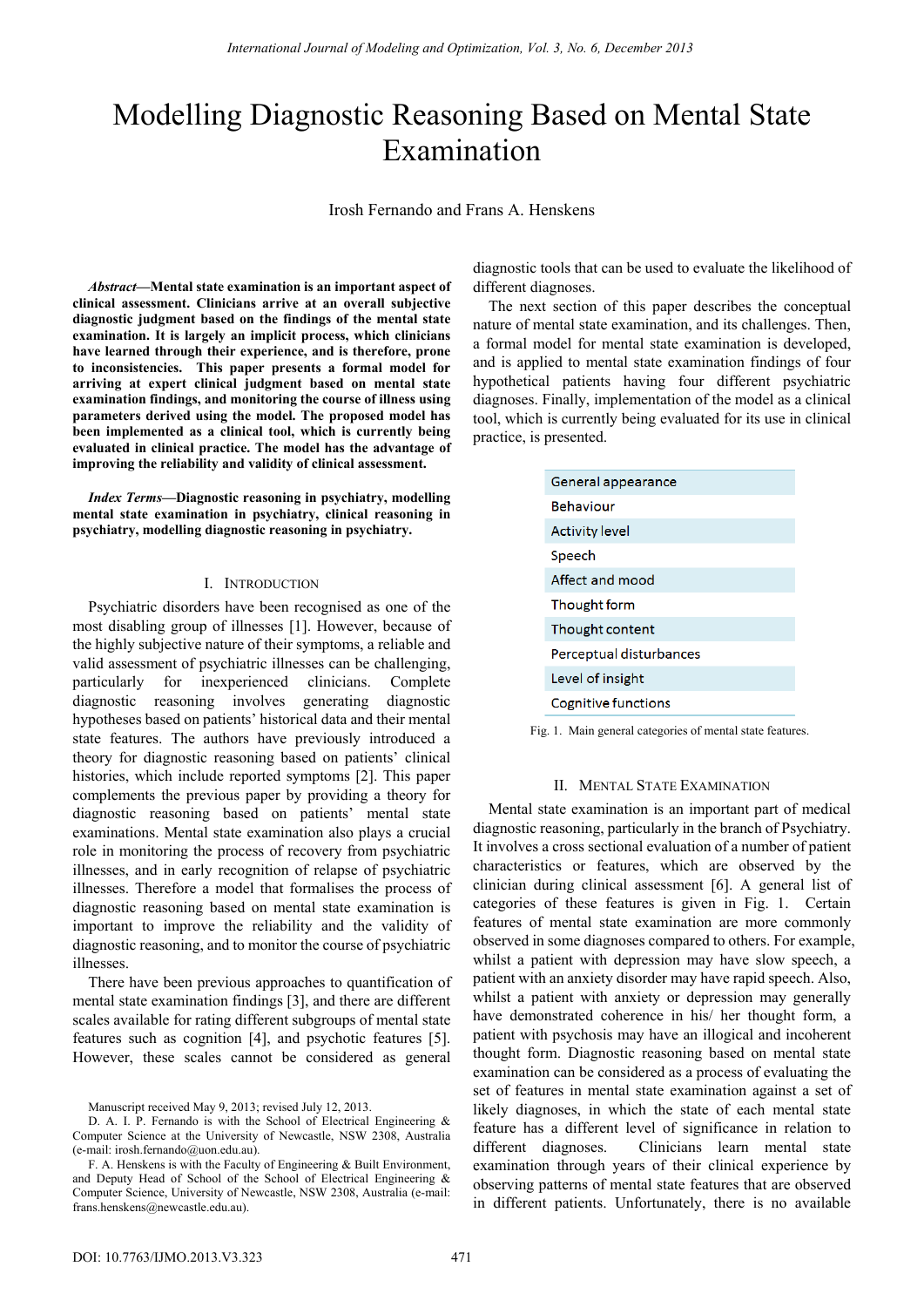formal theory that explains the diagnostic reasoning of psychiatric mental state examination. Clinicians use their previous clinical experience, and their clinical judgments, in an implicit process that arrives at diagnostic conclusions based on the features of mental state findings. This can potentially cause inconsistencies, and lack of agreement on the diagnostic conclusions arrived at by different clinicians.

#### III. FORMAL MODEL

Let us define a set of all possible diagnoses as  $D =$  $\{d_1, d_2, ..., d_m\}$ , and a set of all items (i.e. features) in mental state examination as  $E = \{e_1, e_2, ..., e_n\}$ . Mental state examination involves assigning each item  $e_i$  a value according to the mental state of the patient. This will result in a vector  $F(E) = (f_1(e_1), ..., f_n(e_n))$ . The function $f_i$  assigns the corresponding entity $e_i$  a value in the interval [0...1]. The function  $f_i$  can be approximated using the clinician's expert judgment.

Mental state examination needs to be interpreted in relation to the context of the diagnosis being considered. In other words, each entity  $e_i \in E$  has a different level of importance in relation to each considered diagnosis  $d_i \in D$ . This can be represented as a vector of weights  $W(d_i)$  =  $(w_{i1}, w_{i2}, ..., w_{in})$  where  $w_{ij} \in I$ . We may define *I* as an interval  $[0 \dots L]$ , in which zero means there is no importance, and  $L \in R$  is a real number representing the maximum possible level of importance.

Evaluation of mental state examination in relation to a diagnosis  $d_i \in D$  can be approximated linearly as the multiplication of the vector  $W(d_i)$  by the transpose of the vector  $F(E)$  as follows:

$$
W(d_i). F(E)^T = (w_{i1}, w_{i2}, ..., w_{in}). {f_1(e_1) \choose \vdots}_{f_n(e_n)} = \varphi_i \quad (1)
$$

The maximum possible score a patient can get for a diagnosis  $d_i$  occurs when  $Max(f_i(e_i)) = 1.0$  for all  $j = 1, ..., m$ . Therefore,

$$
Max(W(d_i), F(E)^T) = \sum_{j=1}^{n} w_{ij}
$$
 (2)

The overall clinical judgment can be described a as function  $(F(E), W(d_i))$ , which expresses the value calculated using equation (1) as a ratio to the maximum possible value calculated using the equation (2) as follows:

$$
(F(E), W(d_i)) = \frac{W(d_i). F(E)^T}{Max(W(d_i). F(E)^T)}
$$

$$
= \varphi_i \left( \sum_{j=1}^n w_{ij} \right)^{-1}
$$
(3)

As this often involves evaluating more than one possible diagnosis, the corresponding vectors can be represented together as a matrix as follows,

$$
W(D) = \begin{pmatrix} w_{11} & \cdots & w_{1n} \\ \vdots & \ddots & \vdots \\ w_{m1} & \cdots & w_{mn} \end{pmatrix}
$$

Evaluation of mental state  $F(E)$  against all the diagnoses included in  $W(D)$  involves extending (1) as follows:

$$
W(D). F(E)T = \begin{pmatrix} w_{11} & \cdots & w_{1n} \\ \vdots & \ddots & \vdots \\ w_{m1} & \cdots & w_{mn} \end{pmatrix} \cdot \begin{pmatrix} f_1(e_1) \\ \vdots \\ f_n(e_n) \end{pmatrix}
$$

$$
= \begin{pmatrix} \varphi_1 \\ \vdots \\ \varphi_m \end{pmatrix}
$$
(4)

Then equation (3) can be extended as follows:

$$
(F(E), W(D)) = \begin{pmatrix} \varphi_1 \left( \sum_{j=1}^n w_{1j} \right)^{-1} \\ \vdots \\ \varphi_m \left( \sum_{j=1}^n w_{mj} \right)^{-1} \end{pmatrix}
$$
 (5)

Each value  $\varphi_i(\sum_{j=1}^n w_{ij})^{-1}$  in (5) corresponds to diagnosis  $d_i$ ,  $i = 1 ... m$ , and the most likely diagnosis is  $d_i$  such that

$$
Max\left(\varphi_1\left(\sum_{j=1}^n w_{1j}\right)^{-1}, \dots, \varphi_m\left(\sum_{j=1}^n w_{mj}\right)^{-1}\right)
$$

$$
= \varphi_i\left(\sum_{j=1}^n w_{ij}\right)^{-1}
$$
(6)

Importantly, given that a patient has diagnosis  $d_i$ , its corresponding value  $\varphi_i(\sum_{j=1}^n w_{ij})^{-1}$  not only indicates the likelihood of the diagnosis, but also serves as a parameter that can be used to monitor the course of the illness. As the mental state examination of patients is carried out on a regular basis, a progressively increasing score of  $\varphi_i \left( \sum_{j=1}^n w_{ij} \right)^{-1}$  indicates that the disease diagnosed as  $d_i$  is worsening. On the other hand, a progressively decreasing score indicates that patient is recovering from the disease. Therefore,  $\varphi_i(\sum_{j=1}^n w_{ij})^{-1}$  can be used as a useful indicator of response to treatment, and the level of recovery from the disease diagnosed as  $d_i$ . Due to the relapsing nature of most psychiatric illnesses, this parameter can also be used to recognise relapse of psychiatric illnesses at their early stages,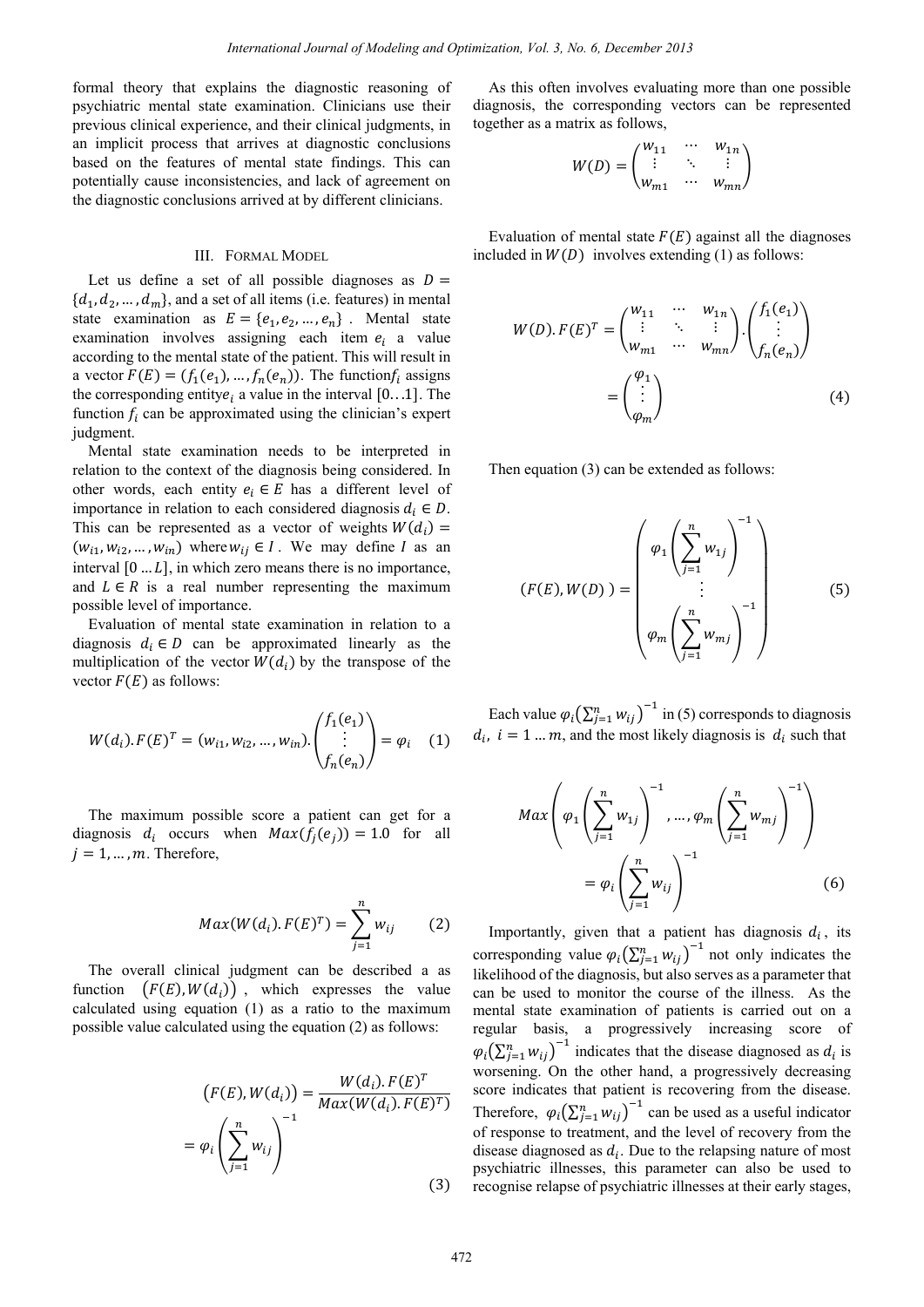when they are often more easily treatable, through a process of regular mental state examination.

#### IV. AN EXAMPLE USING SAMPLE DATA

The model described above was simulated using four different psychiatric diagnostic categories in relation to four different hypothetical patients. The model parameter  $I$  (i.e. the range of values,  $w_{ij} \in I$ ) was initialised arbitrarily as  $I = [0 \dots 10]$ . Thirty-four mental state features were selected for an initial evaluation based on their relative clinical importance, and a weight matrix was derived for the four different diagnostic categories using the clinician's subjective judgment. Mental state characteristics of these four patients were selected so that each patient represented a mental state finding predominantly indicative of only a one diagnostic category. The four diagnostic categories, and their weight matrix in relation to the thirty-four different mental state features, are shown in Fig. 2.

|                           |                                            | Depression     | Anxiety                  | Acute Psycnosis     | Mania                   |
|---------------------------|--------------------------------------------|----------------|--------------------------|---------------------|-------------------------|
| 1 Poor self-care          |                                            | 9              | 3                        | 6                   | 3                       |
| 2 Over familiarity        |                                            | $\mathbf{0}$   | 0                        | $\overline{0}$      | 9                       |
|                           | 3 Slowing of mortor activity               | 7              | O                        | $\overline{0}$      | <sub>0</sub>            |
| 4 Distractibility         |                                            | $\overline{2}$ | 7                        | 7                   | 8                       |
| 5 Agitation               |                                            | 5              | 8                        | 5                   | 8                       |
| 6 Irritability            |                                            | 5              | $\overline{a}$           | 4                   | 6                       |
|                           | 7 Lack of reactivity of affect             | 9              | $\overline{2}$           | 4                   | $\Omega$                |
| 8 lability of affect      |                                            | Δ              | Ō                        | $\overline{0}$      | 9                       |
| 9 Level of anxiety        |                                            | 5              | 9                        | Δ                   | $\overline{0}$          |
| 10 Level of depression    |                                            | 9              | 4                        | 3                   | $\Omega$                |
|                           | 11 Lack of prosody in speech               | 9              | $\overline{2}$           | $\ddot{\mathbf{0}}$ | $\Omega$                |
|                           | 12 Reduced volume in speech                | 9              | o                        | $\overline{0}$      | $\overline{0}$          |
| 13 Reduced flow of speech |                                            | 9              | ö                        | ö                   | $\Omega$                |
|                           | 14 Increased flow of speech                | $\Omega$       | 6                        | $\ddot{\mathbf{0}}$ | 9                       |
|                           | 15 Tangential thought form                 | $\overline{0}$ | o                        | 6                   | 9                       |
|                           | 16 Lack of coherence in speech             | n              | 1                        | 8                   | 8                       |
| 17 Grandiosity            |                                            | $\Omega$       | Ō                        | å                   | 9                       |
| 18 Guilt and self-blame   |                                            | 9              | 4                        | $\overline{0}$      | $\overline{0}$          |
|                           | 19 Low self-esteem and confidence          | 9              | 4                        | $\overline{0}$      | $\mathbf{0}$            |
| 20 Increased self-esteem  |                                            | n              | O                        | o                   | 9                       |
| 21 Worrying thougths      |                                            | 5              | 9                        | Δ                   | $\overline{0}$          |
| 22 Pessimistic thoughts   |                                            | 9              | 4                        | o                   | n                       |
| 23 Self-harm thoughts     |                                            | 8              | n                        | $\mathbf 0$         | $\Omega$                |
|                           | 24 Persecutory thoughts/delusions          | Δ              | n                        | 9                   | o                       |
| 25 Bizarre duelsions      |                                            | $\Omega$       | O                        | ٩                   | $\Omega$                |
|                           | 26 Non-bizarre mood congruent delusions    | 8              | n                        | 7                   | 9                       |
|                           | 27 Auditory hallucinations (mood congruent | 9              | Ō                        | 7                   | 9                       |
|                           | 28 Auditory hallucinations (mood incongrue | $\Omega$       | n                        | q                   | $\Omega$                |
| 29 Visual hallucinations  |                                            | $\mathbf{0}$   | Ō                        | $\overline{0}$      | $\mathbf{0}$            |
| 30 Lack of insight        |                                            | 1              | ö                        | Ŕ                   | 9                       |
| 31 Impaired concentration |                                            | 5              | 9                        | $\overline{7}$      | $\overline{\mathbf{g}}$ |
| 32 Impaired registration  |                                            | 5              | 9                        | 7                   | $\overline{7}$          |
| 33 Impaired recall        |                                            | 6              | 9                        | $\overline{7}$      | $\overline{7}$          |
| 34 Disorientation         |                                            | $\mathbf{0}$   | Ō                        | $\overline{0}$      | $\mathbf{0}$            |
|                           |                                            |                |                          |                     |                         |
|                           | <b>Totals</b>                              | 160            | 92                       | 124                 | 136                     |
|                           |                                            |                | Fig. 2. Diagnoses matrix |                     |                         |

The data in Fig. 2 can be translated into the model as follows:

$$
D = \{d_1, d_2, d_3, d_4\}
$$
 where

 $d_1$  = Depression (Major Depresive Disorder)

 $d_2$  = Anxiety (Generalised Anxiety disorder)

 $d_3$  = Psychosis (Paranoid Schizophrenia)

 $d_4 = Mania$  (Manic Episode)

And.

$$
W(d_1) = (9,0,7 \dots, 6,0)
$$
  
\n
$$
W(d_2) = (3,0,0,\dots,9,0)
$$
  
\n
$$
W(d_3) = (6,0,0,\dots,7,0),
$$
  
\n
$$
W(d_4) = (3,9,0,\dots,7,0)
$$

Mental state examination findings of the four hypothetical patients are described in Fig. 3. These findings were made up in such a way that the patient-1 has features predominantly indicative of a depressive disorder, patient-2 has features predominantly indicative of anxiety disorder, patient-3 has features predominantly indicative of acute psychosis, and patient-4 has features predominantly indicative of manic episode.

|                                                | Patient-1    | Patient-2        | Patient-3  | Patient-4        |
|------------------------------------------------|--------------|------------------|------------|------------------|
| <b>Mental State Features</b>                   |              |                  |            |                  |
| Poor self-care                                 | 0.5          | $\mathbf 0$      | 0.3        | $\bf{0}$         |
| Over familiarity                               | $\Omega$     | $\Omega$         | $\Omega$   | 0.4              |
| Slowing of mortor activity                     | 0.6          | $\mathbf{0}$     | $\Omega$   | $\Omega$         |
| <b>Distractibility</b>                         | $\Omega$     | 0.7              | 0.5        | 0.6              |
| Agitation                                      | $\mathbf{0}$ | 0.6              | 0.6        | 0.7              |
| Irritability                                   | $\Omega$     | $\Omega$         | $\Omega$   | 0.5              |
| Lack of reactivity of affect                   | 0.6          | 0.2 <sub>0</sub> | 0.3        | $\Omega$         |
| lability of affect                             | $\Omega$     | $\mathbf{0}$     | $\Omega$   | 0.5              |
| Level of anxiety                               | $\Omega$     | 0.8              | 0.4        | $\Omega$         |
| Level of depression                            | 0.7          | 0.3              | 0.3        | $\mathbf{0}$     |
| Lack of prosody in speech                      | 0.5          | $\bf{0}$         | $\Omega$   | $\Omega$         |
| Reduced volume in speech                       | 0.5          | $\Omega$         | $\Omega$   | $\Omega$         |
| Reduced flow of speech                         | 0.4          | $\Omega$         | $\Omega$   | $\Omega$         |
| Increased flow of speech                       | $\Omega$     | 0.5              | 0.3        | 0.7              |
| <b>Tangential thought form</b>                 | $\mathbf{0}$ | $\mathbf 0$      | 0.5        | 0.8              |
| Lack of coherence in speech                    | $\mathbf 0$  | 0.2              | 0.5        | 0.5              |
| Grandiosity                                    | $\Omega$     | $\Omega$         | $\Omega$   | 0.7              |
| Guilt and self-blame                           | 0.6          | 0.2              | $\Omega$   | $\Omega$         |
| Low self-esteem and confidence                 | 0.5          | 0.2 <sub>0</sub> | $\Omega$   | $\Omega$         |
| Increased self-esteem                          | $\Omega$     | $\mathbf{0}$     | $\sqrt{2}$ | 0.8              |
| Worrying thougths                              | 0.1          | 0.6              | 0.5        | $\Omega$         |
| <b>Pessimsistic thoughts</b>                   | 0.6          | 0.2              | $\Omega$   | $\Omega$         |
| Self-harm thoughts                             | 0.5          | 0.2              | $\Omega$   | $\Omega$         |
| Persecutory thoughts/delusions                 | $\mathbf{0}$ | $\mathbf{0}$     | 0.6        | 0.5              |
| <b>Bizarre duelsions</b>                       | $\Omega$     | n                | 0.4        | n                |
| Non-bizarre mood congruent delusions           | $\mathbf{0}$ | $\Omega$         | 0.4        | $\mathbf{0}$     |
| Auditory hallucinations (mood congruent        | $\Omega$     | n                | $\Omega$   | $\Omega$         |
| Auditory hallucinations (mood incongrue        | $\mathbf{0}$ | $\mathbf{0}$     | 0.8        | $\Omega$         |
| <b>Visual hallucinations</b>                   | $\mathbf 0$  | n                | $\Omega$   | ö                |
| Lack of insight                                | $\Omega$     | $\Omega$         | 0.5        | $\Omega$         |
| Impaired concentration                         | 0.5          | 0.5              | 0.3        | 0.4              |
| <b>Impaired registration</b>                   | $\Omega$     | 0.4              | 0.3        | 0.2 <sub>0</sub> |
| <b>Impaired recall</b>                         | 0.6          | 0.2              | 0.3        | 0.4              |
| <b>Disorientation</b>                          | ň            | n                | $\Omega$   | $\Omega$         |
| Fig. 3. Mental state findings of four patients |              |                  |            |                  |

The data in Fig. 3 can be translated into the model as follows:

$$
F(E_1)^T = \begin{pmatrix} 0.5 \\ 0.6 \\ 0.6 \\ 0.6 \end{pmatrix}, \ F(E_2)^T = \begin{pmatrix} 0 \\ 0 \\ 0 \\ 0.2 \\ 0.2 \end{pmatrix},
$$

$$
F(E_3)^T = \begin{pmatrix} 0.3 \\ 0 \\ 0 \\ 0.3 \\ 0.3 \end{pmatrix}, F(E_4)^T = \begin{pmatrix} 0 \\ 0.4 \\ 0 \\ 0.4 \\ 0.4 \end{pmatrix},
$$

The resulting values,  $W(d_i) \cdot F(E_i)^T$ ,  $i = 1,2,3,4$  j = 1, 2, 3, 4 are shown in Fig. 4.

|                    | Patient-1 | Patient-2            | Patient-3 | Patient-4 |
|--------------------|-----------|----------------------|-----------|-----------|
| <b>Depresssion</b> | 58.9      | 28.6                 | 27.5      | 16.6      |
| Anxiety            | 24.1      | 39.4                 | 29.5      | 24.5      |
| <b>Psychosis</b>   | 15.6      | 24.5                 | 50.3      | 32.1      |
| Mania              | 9.7       | 24.7                 | 35.6      | 59.9      |
|                    | $ -$<br>. | $\sim$ $\sim$<br>$-$ | $ -$      |           |

Fig. 4. Mental state findings of four patients

The final results,  $(F(E), W(D))$  as percentages are shown in Fig. 5. As indicated in (6) the diagnosis, which has the highest score is considered the most likely diagnosis. As expected, patient-1 scored highest for depression (36.815), patient-2 scored highest for anxiety (42.82609), patient-3 scored highest for psychosis (40.56452), and patient-4 scored highest for manic episode (44.0441) indicating their most likely diagnoses.

|                   | Patient <sub>1</sub>       | Patient-2 | Patient-3     | Patient 4 |
|-------------------|----------------------------|-----------|---------------|-----------|
| <b>Depression</b> | 36.8125                    | 17.875    | 17.1875       | 10.375    |
| Anxiety           | 26.19565                   | 42,82609  | 32.06522      | 26.63043  |
| <b>Psychosis</b>  | 12.58065                   | 19.75806  | 40.56452      | 25.8871   |
| Mania             | 7.132353                   | 18.16176  | 26.17647      | 44.04412  |
|                   | ┳.<br>$\sim$ $\sim$ $\sim$ | .         | $\sim$ $\sim$ |           |

Fig. 5. Mental state findings of four patients